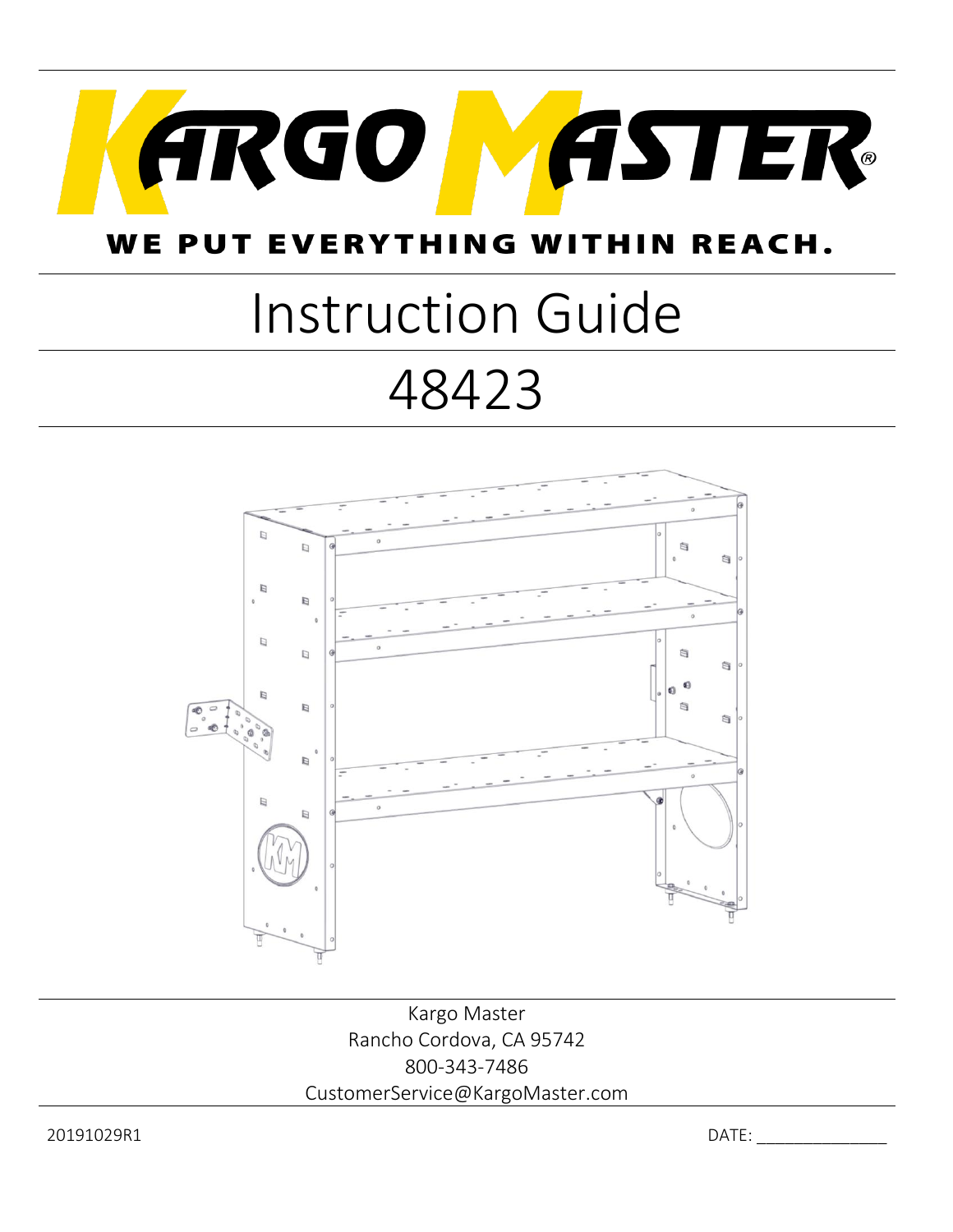

#### \*PLEASE READ ALL INSTRUCTIONS AND WARNINGS PRIOR TO ASSEMBLING, INSTALLING, AND USING THIS PRODUCT\*

#### **Warning**



Always check for wires, fuel tanks and lines, brake lines and other important vehicle functionality items prior to drilling and installing all products.

#### Tools Needed

#### Table of Contents

#### Before You Begin

- Read all instructions.
- ENSURE SAFETY WHILE DRILLING INTO VEHICLE.
- FOLLOW 4869 INSTALLATION INSTRUCTIONS FOR INSTALLATION INTO VEHICLE.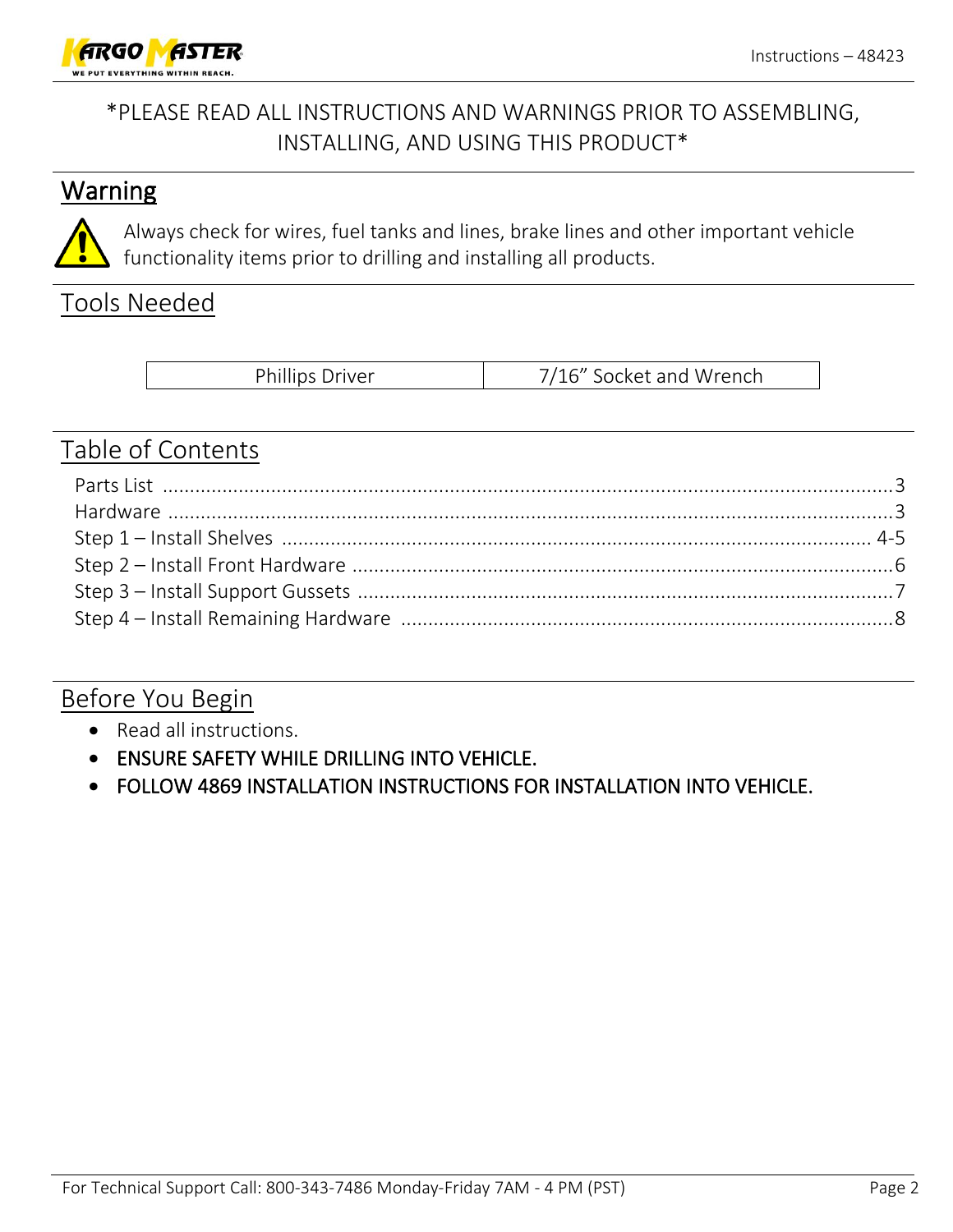

| Parts              |                                                                                                                                                                                                                                                                                                                     |              |                     |                |
|--------------------|---------------------------------------------------------------------------------------------------------------------------------------------------------------------------------------------------------------------------------------------------------------------------------------------------------------------|--------------|---------------------|----------------|
| <b>ITEM</b><br>NO. |                                                                                                                                                                                                                                                                                                                     | PART NO.     | <b>DESCRIPTION</b>  | QTY.           |
| $\overline{A}$     | $\qquad \qquad \blacksquare$<br>$\qquad \qquad \blacksquare$<br>▬<br>$\qquad \qquad \blacksquare$<br>$\circ$<br>$\bullet$<br>$\blacksquare$<br>$\blacksquare$<br>$\blacksquare$<br>$\qquad \qquad \blacksquare$<br>$\blacksquare$<br>$\blacksquare$<br>$\qquad \qquad \blacksquare$<br>$\qquad \qquad \blacksquare$ | 48036-10-001 | 36"H SIDE           | $\overline{2}$ |
| $\mathsf B$        |                                                                                                                                                                                                                                                                                                                     | 48042-10     | 42" SHELF ASM       | 3              |
| $\mathsf C$        | $\circ$<br>$\circ$<br>O                                                                                                                                                                                                                                                                                             | 48000-00-001 | <b>GUSSET</b>       | $\overline{2}$ |
|                    |                                                                                                                                                                                                                                                                                                                     | 4869         | <b>MOUNT KIT</b>    | $\mathbf{I}$   |
|                    |                                                                                                                                                                                                                                                                                                                     | 18-48023     | <b>HARDWARE KIT</b> | $\mathbf{I}$   |

### **Hardware**

| <b>ITEM</b> | HARDWARE TO SCALE | PART NO.  | <b>DESCRIPTION</b> | QTY |
|-------------|-------------------|-----------|--------------------|-----|
|             |                   | 90279A537 | 90279A537          | 16  |
| ╭           |                   | 93298A110 | 93298A110          | C   |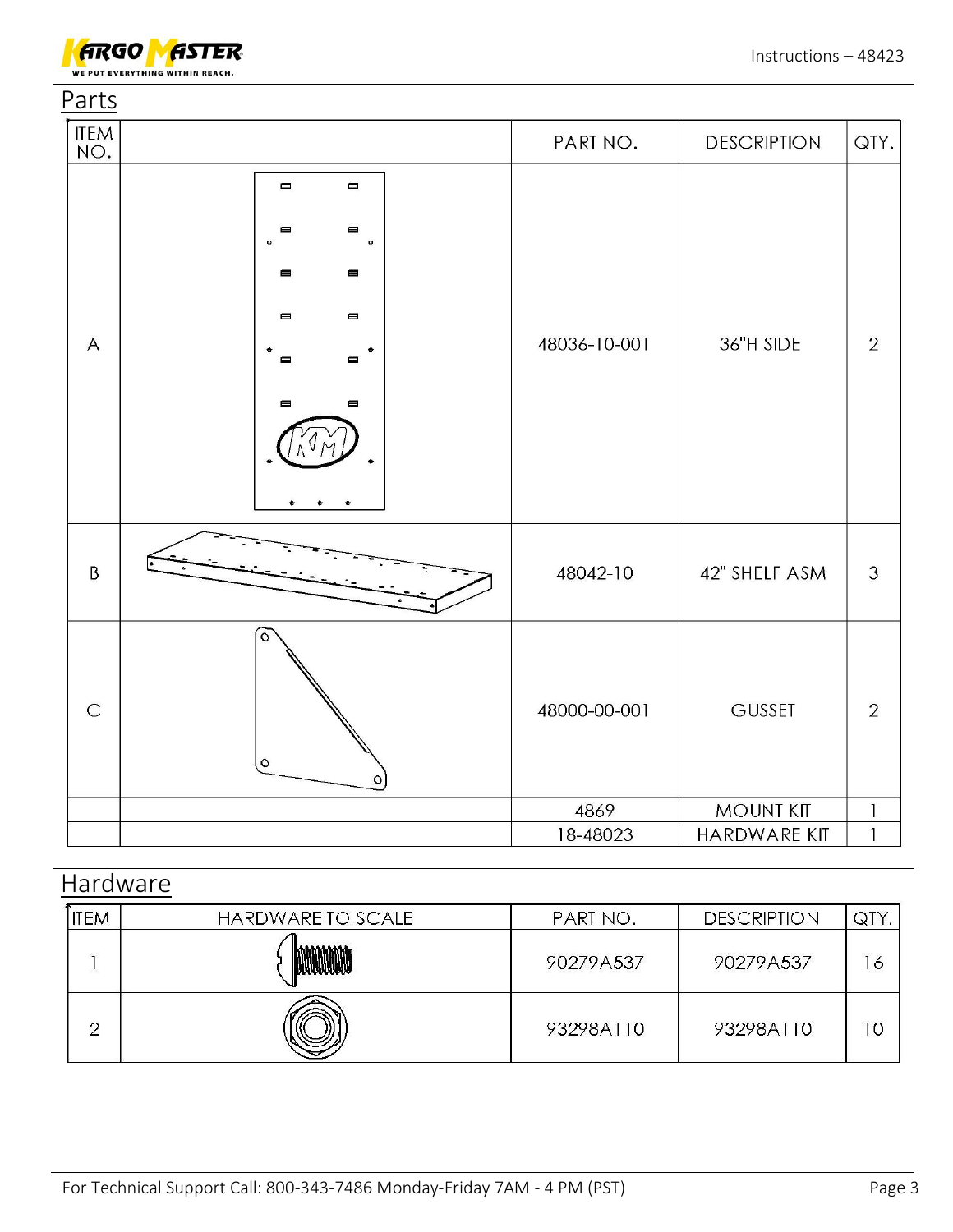

#### Step 1 – Install Shelves

- Determine shelf installation locations. Typically, the bottom shelf goes on the bottom lance in the side panel.
- The bottom location is typically used when installing the shelf on top of a wall slide.

- Shelves can be assembled with flanges pointing up to retain shelf contents, or flanges pointing down to allow the installation of drawer cabinets. Decide which option is best for each shelf before attaching to the side panels.
- The rear flange of the shelf has the slot, while the front of the shelf has the nut pressed into the front flange.

Picture below shows the shelf facing upwards.

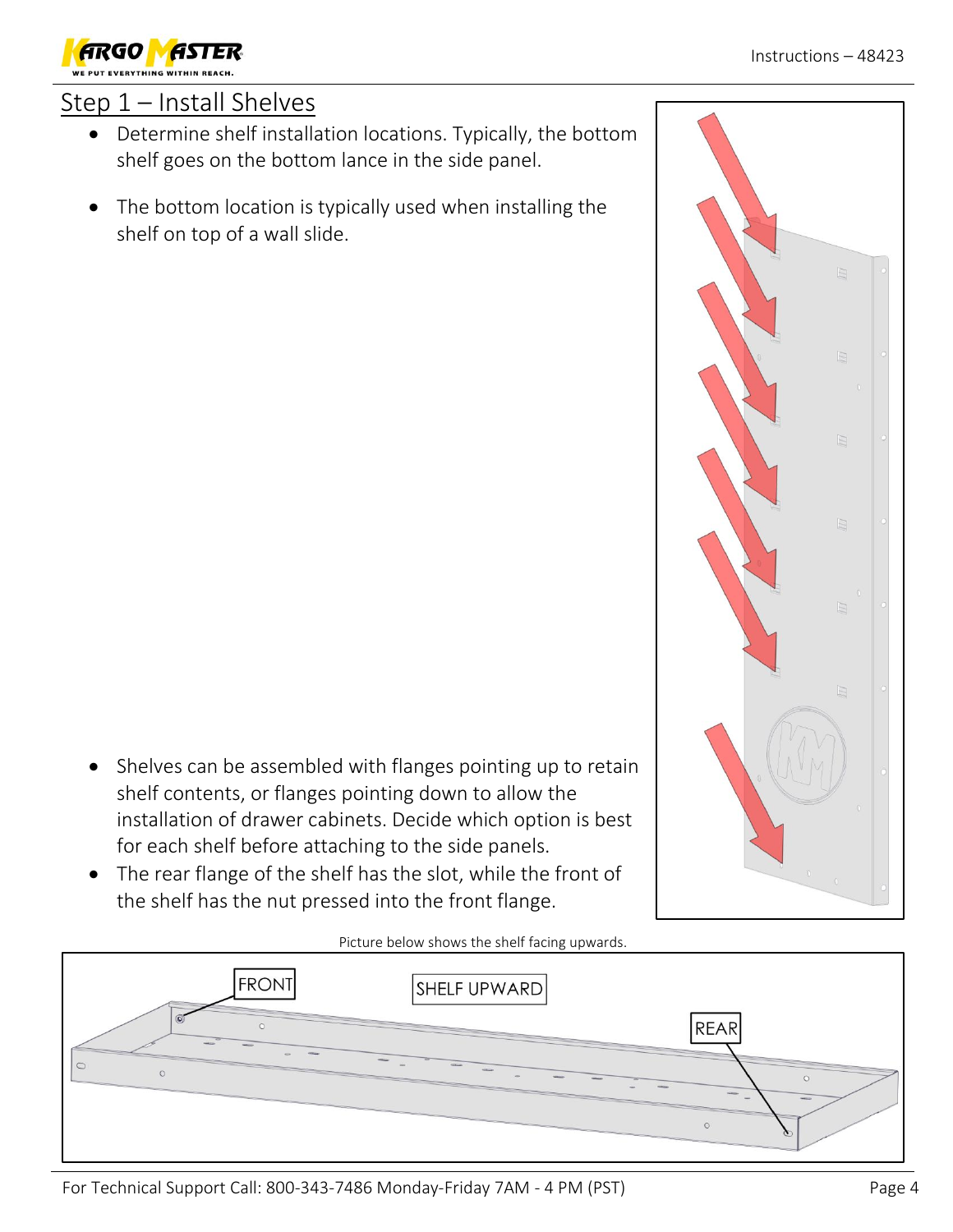

- Make sure the shelf is oriented properly (nuts in front) before attaching. Press the shelf down firmly so it is resting solidly and level on the lances in the shelf sides.
- Most common mounting locations are shown below.



Picture below shows the shelves in a downward position.

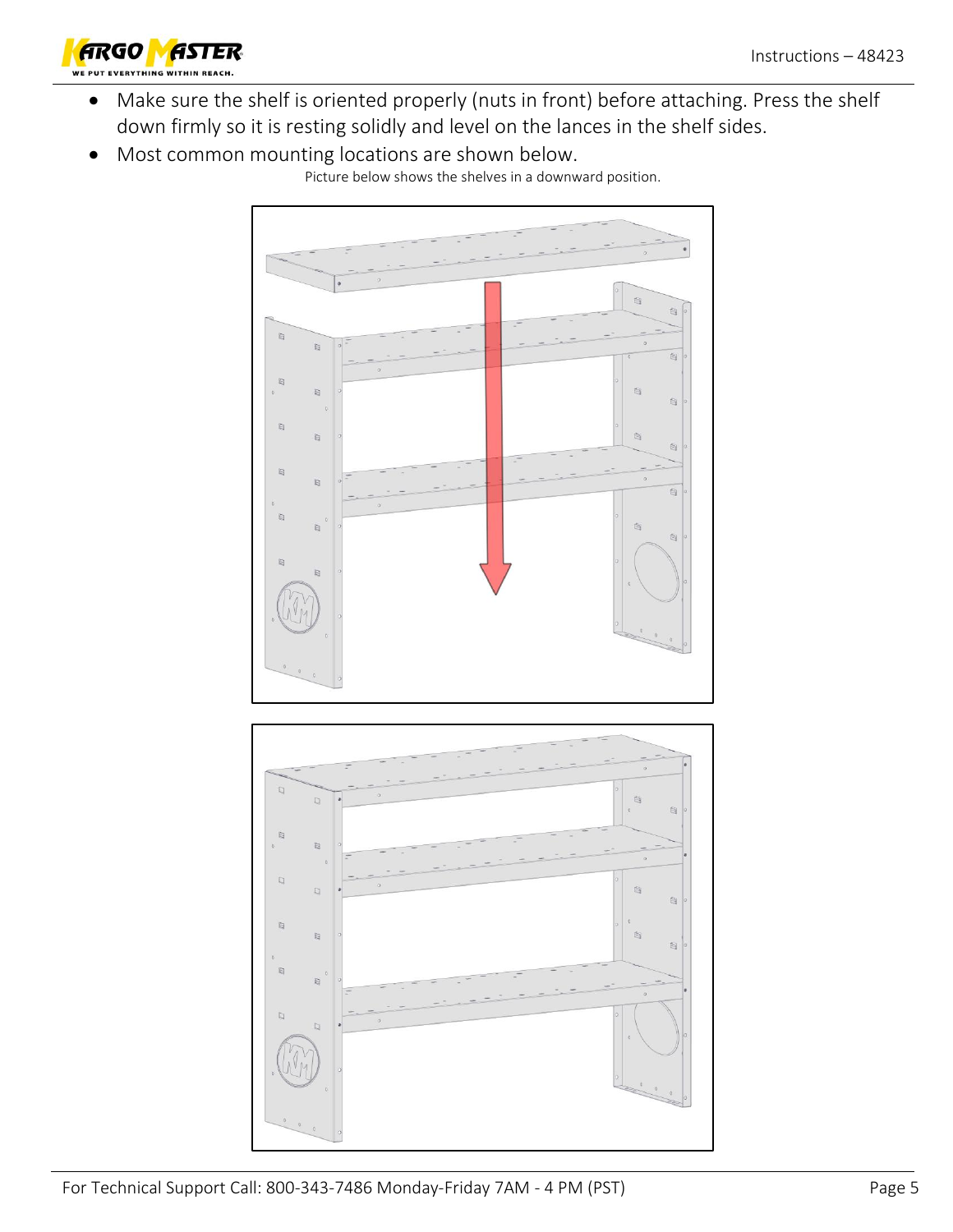

#### Step 2 – Install Front Hardware

- Attach the front side of both shelves using 1/4" x 1/2" pan head screws.
- Repeat on both sides.

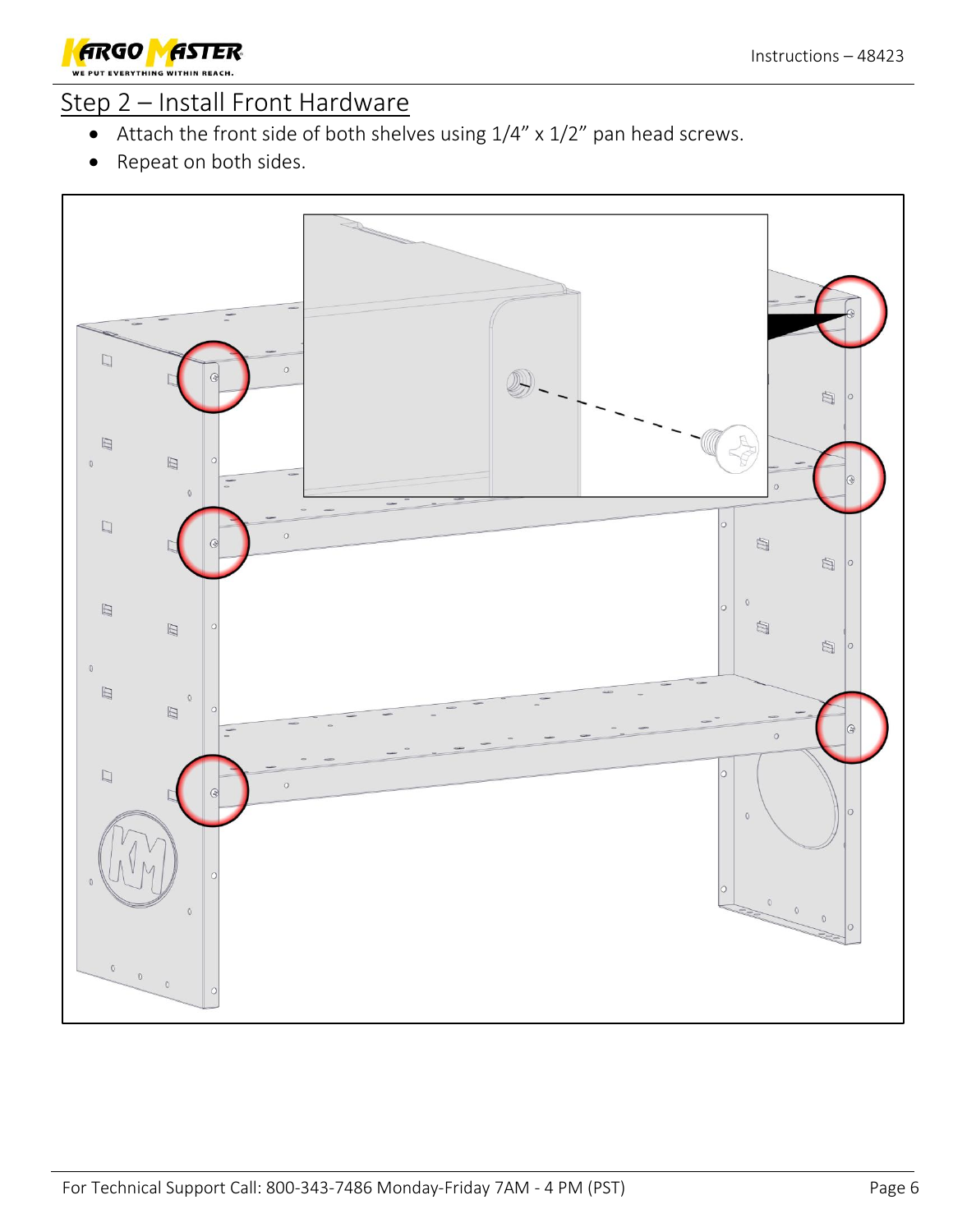

#### Step 3 – Install Support Gussets

- If installing the bottom shelf on the bottom lance, use the support gussets. If no gusset is being installed, skip to the next step.
- At the rear of the shelf, slide the gusset between the side panel and the previously installed shelf so that the flange on the gusset is towards the inside of the shelf.
- Bolt the gusset, the shelf and the side panel together using  $1/4''$  x  $1/2''$  pan head screws and 1/4" flanged nyloc nuts.
- Repeat on both sides.